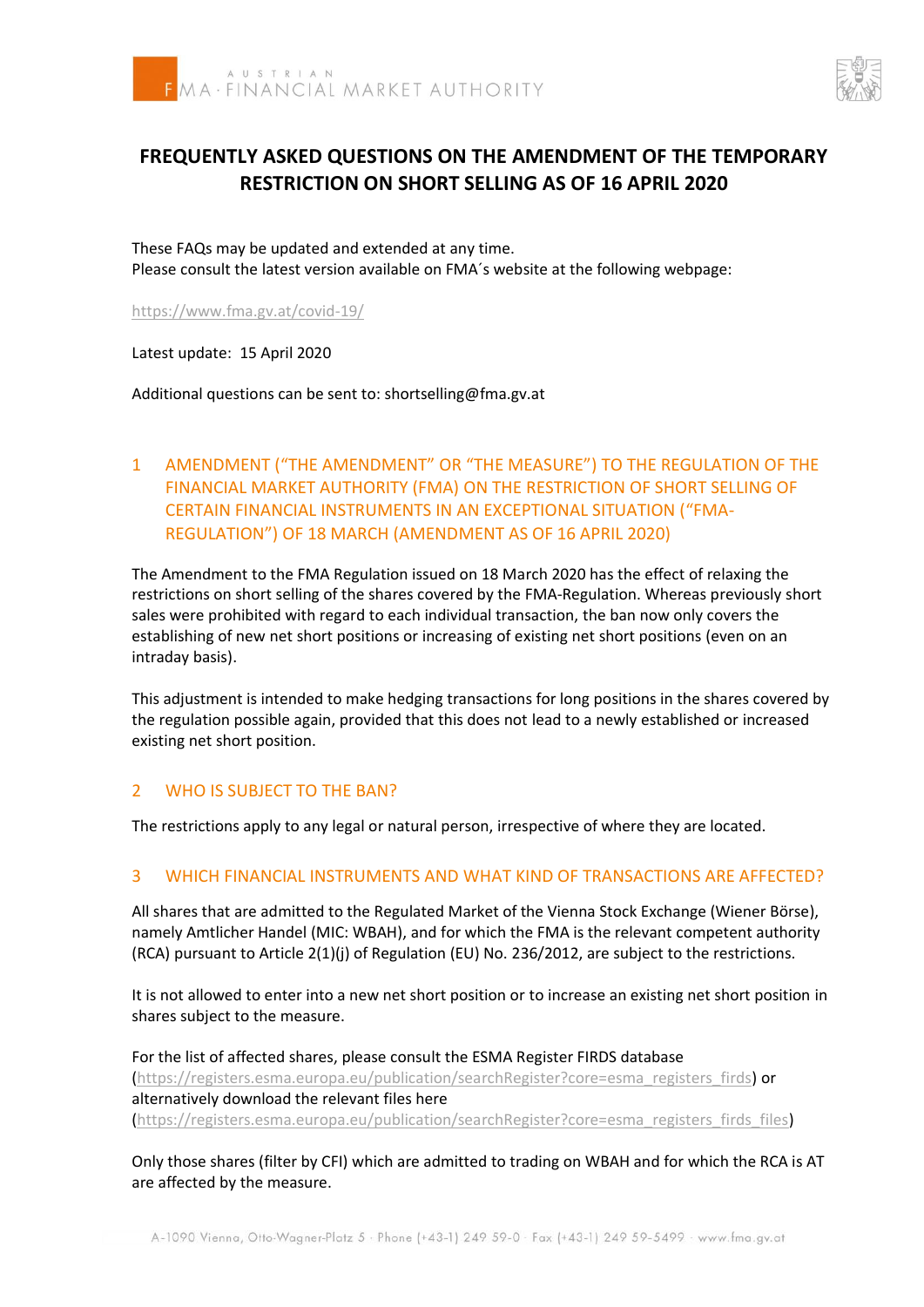



Shares that are exempted from certain requirements pursuant to Article 16 SSR (the principal venue for the trading of those shares is located in a third country) shall not be subject to this measure. Please consult the list of exempted shares on the ESMA website

[\(http://registers.esma.europa.eu/publication/searchRegister?core=esma\\_registers\\_mifid\\_shsexs\)](http://registers.esma.europa.eu/publication/searchRegister?core=esma_registers_mifid_shsexs).

## 4 DOES THE PROHIBITION APPLY TO TRANSACTIONS IN THE CONCERNED FINANCIAL INSTRUMENTS EXECUTED OUTSIDE AN AUSTRIAN MARKET?

The restrictions apply regardless of the location or trading venue where a transaction is executed where it results in the creation of or increase in a net short position.

Therefore, the restrictions apply to transactions carried out on a Regulated Market, MTF or OTF within and outside of Austria. Similarly, the prohibition applies to over-the-counter (OTC)transactions and organised trading platforms outside of the European Union.

# 5 WHEN WILL THE PROHIBITION COME INTO FORCE AND HOW LONG WILL IT BE IN FORCE?

This measure will come into force on 16 April 2020 and shall apply until 18 May 2020 (end of day, i.e. 23:59:59 CEST), unless repealed or extended before expiry.

#### 6 ARE THERE ANY EXEMPTIONS TO THE PROHIBITION?

Transactions that are executed as part of market-making activities pursuant to Article 2 (1) lit. k of Regulation (EU) No. 236/2012, provided that they are executed by market makers, who are included in the list pursuant to Article 17 (13) of Regulation (EU) No. 236/2012 are excluded from the prohibition.

Transactions that only lead to an indirect net short position pursuant to Article 3 (1)(b) of Regulation (EU) No. 236/2012, that is assessed as being immaterial, are also excluded from the prohibition.

These net short positions shall be assessed as being immaterial, where they satisfy the following conditions:

a. They are held via the composition of an index or a basket of securities or an exchange traded fund pursuant to Article 3 (3) of Regulation (EU) No. 236/2012, and

b. This composition is such that the total weight of financial instruments concerned by this measure in this index, basket or ETF is at all times less than 50 percent.

For examples please see item 7.

## 7 ARE TRANSACTIONS IN INDEX-RELATED INSTRUMENTS THAT CONTAIN ONE OR MORE RESTRICTED SHARES ALLOWED?

Please see also item 6.

The ATX for example is subject to the restrictions since the index weight of shares affected by the measure is more than 50 percent. Therefore short sales in financial instruments where the underlying is, or which refer to or are based on the ATX are prohibited if they lead to a net short position.

By contrast, the Stoxx Europe 600 is considered out of scope of the Austrian measure as the index weight of the shares affected is less than 50 percent.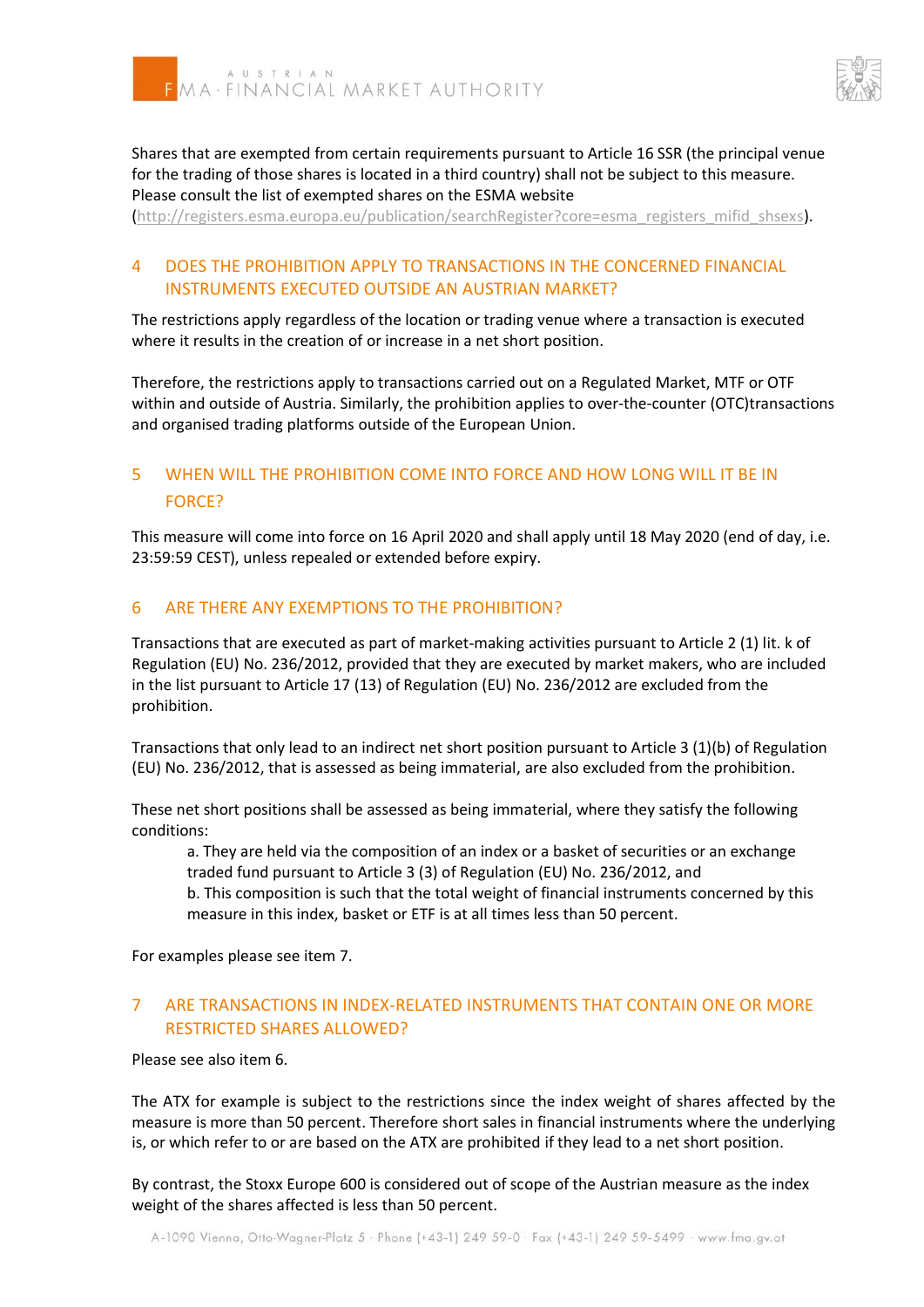

However, a complete list of the indices concerned is not available; each instrument or index has to be assessed on a case-by-case basis ahead of any investment decision. If you are unsure about the composition and whether it might be affected by the Austrian measure, we would recommend to refrain from entering into a transaction that might lead to a net short position.

## 8 TREATMENT OF CONVERTIBLE BONDS AND SUBSCRIPTION RIGHTS

Only transactions for hedging purposes are allowed:

The restrictions do not apply to short positions in a restricted share when the short position is aimed exclusively at covering the risk stemming from the equity component of convertible bond previously purchased, which is converted into that restricted share.

The same exemption applies to short positions in a restricted share aimed at covering the risk stemming from subscription rights previously purchased, which give the right to subscribe to a hitherto unissued restricted share.

This means that, for instance, an investor may buy subscription rights or convertible bonds and sell a corresponding number of underlying shares. In determining the corresponding number of shares, the investor must calculate and apply the relevant delta.

#### 9 METHOD OF CALCULATION OF NET SHORT POSITIONS

For the purposes of calculating the net short position in shares pursuant to article 3(4) of Regulation (EU) No 236/2012, the delta-adjusted model for shares set out in Annex II of the Commission Delegated Regulation (EU) No 918/2012 shall be used.

The calculation of net short positions shall take into account transactions in all financial instruments, whether on or outside a trading venue, that confer a financial advantage in the event of a change in price or value of the share.

#### 10 EXISTING NET SHORT POSITIONS

Net short positions taken before the publication of the FMA Regulation shall not be affected as long as they are kept at the same net short level or lower.

Maintaining an unaltered net short position held prior to the publication of the Regulation does not constitute an infringement of the prohibition.

The prohibition only refers to creating a new or increasing an existing net short position. Therefore, an investor who opened a net short position before the entry into force of the FMA Regulation shall be entitled to reduce it or keep it at the same level. On the other hand, increasing a position again after having reduced it is not allowed.

For the special case of roll-over transactions please see item 11.

#### 11 IS IT ALLOWED TO ROLL-OVER POSITIONS ON DERIVATIVE FINANCIAL INSTRUMENTS?

Investors holding a net short position in a restricted share through expiring derivatives are allowed to